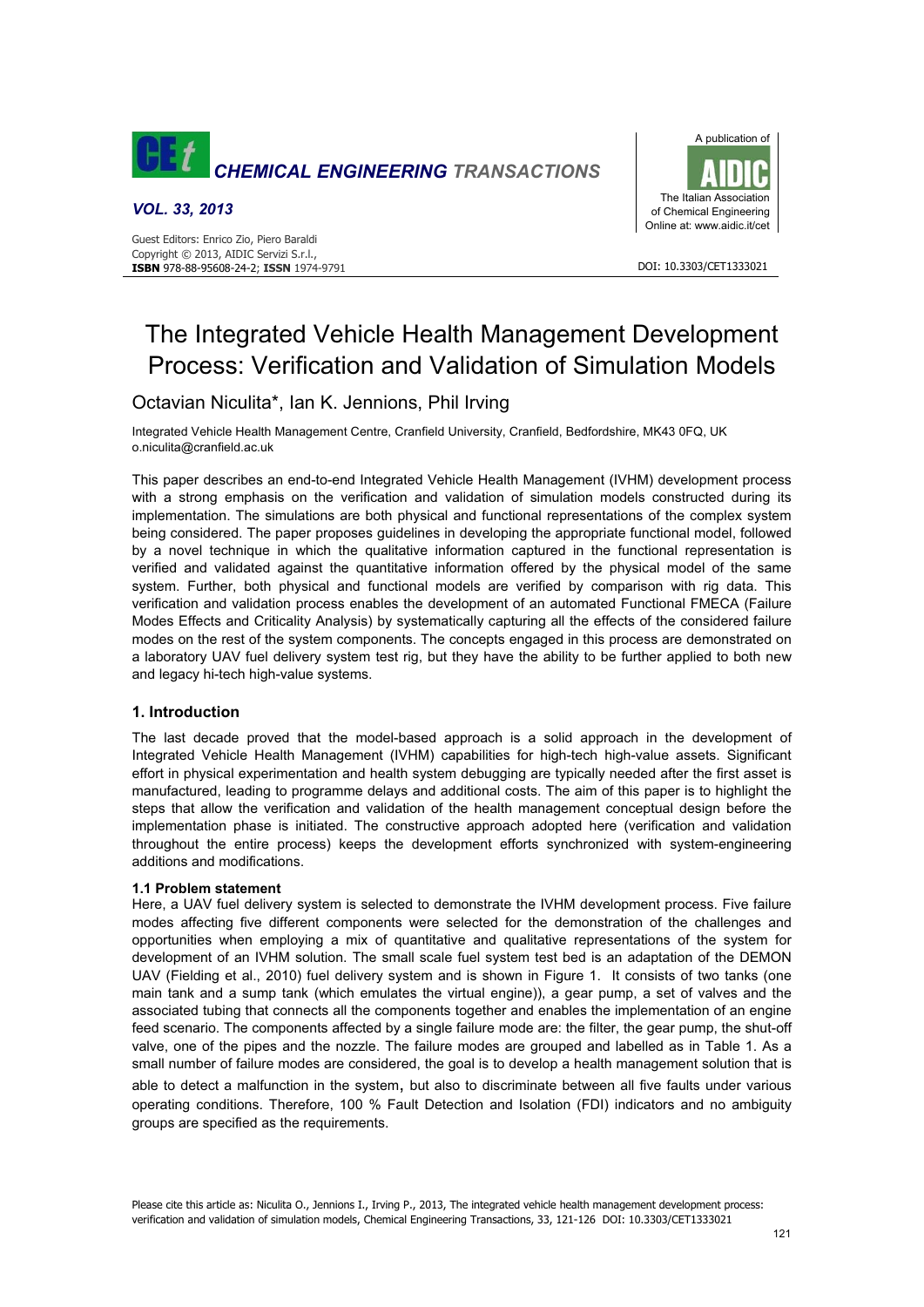

*Figure 1: Fuel system test rig* 

| Table 1: Components and failure modes considered for the IVHM analysis |  |
|------------------------------------------------------------------------|--|
|------------------------------------------------------------------------|--|

| Component      | Failure mode    | Label           |
|----------------|-----------------|-----------------|
| Filter         | Clogged         | FM1             |
| Pump           | Degraded gear   | FM <sub>2</sub> |
| Shut-off valve | Stuck mid-range | FM <sub>3</sub> |
| Pipe           | Leaking         | FM4             |
| Nozzle         | Clogged         | FM <sub>5</sub> |

Two simulation models were independently constructed for development of an IVHM solution capable of detecting and isolating the five failure modes. These models are capable of representing the system from two different perspectives: a physics-based and a functional perspective. Simulation techniques using such approaches are already in use during the development process of high-value assets: physics-based models are developed during the design cycle of a new product and the functional perspective is considered during the development of Failure Mode Effects and Criticality Analyses (FMECAs). The first type of model is usually verified and validated against existing data from previous products and the first prototype version of the new system. The function-based type of analysis lacks systematic verification and validation as it is a more subjective task. The FMECA is carried out as a group based activity, subject to engineers' individual experience and the novelty of the proposed physical-functional approach is represented by the fact that it allows the incorporation of a systematic method for identification of the critical components and their impact on the overall system functionality. This approach enables the systematic construction of physics-based quantitative and functional-based qualitative models that are an accurate representation of the real product. These models are further used for the development and the implementation of the health management solution throughout Functional FMECAs (FFMECAs) (Rudov-Clark, 2009).

Section 2 describes in detail the health management process. Section 3 highlights the development of the main two pillars of this approach: the physical simulation and the functional decomposition of a complex system. Section 4 describes the verification and validation steps in correlating quantitative and qualitative information describing the same system and section 5 contains the concluding remarks in addition to the lessons learnt when using this approach.

## **2. Health Management Development Process**

The health management development process adopted here is a new approach meant to combine in a systematic manner the physical and functional dimensions of a complex system allowing the development of an IVHM solution based on the knowledge encapsulated by these two dimensions A mix of physical information regarding each of the system' components is analyzed against the designed functionality of those particular components by systematically capturing the failure mechanisms of the functional failure of those respective components. The approach contains seven individual layers and they have been detailed in (Niculita et al., 2013). These seven layers are highlighted in Figure 2. Within the analytical framework of this process the development of the health management solution was synchronised with the development of physical conceptual design and the functional conceptual design of the real asset. Various health management solutions are further enhanced throughout the detail design and implementation phases until the final deployment of the asset in service.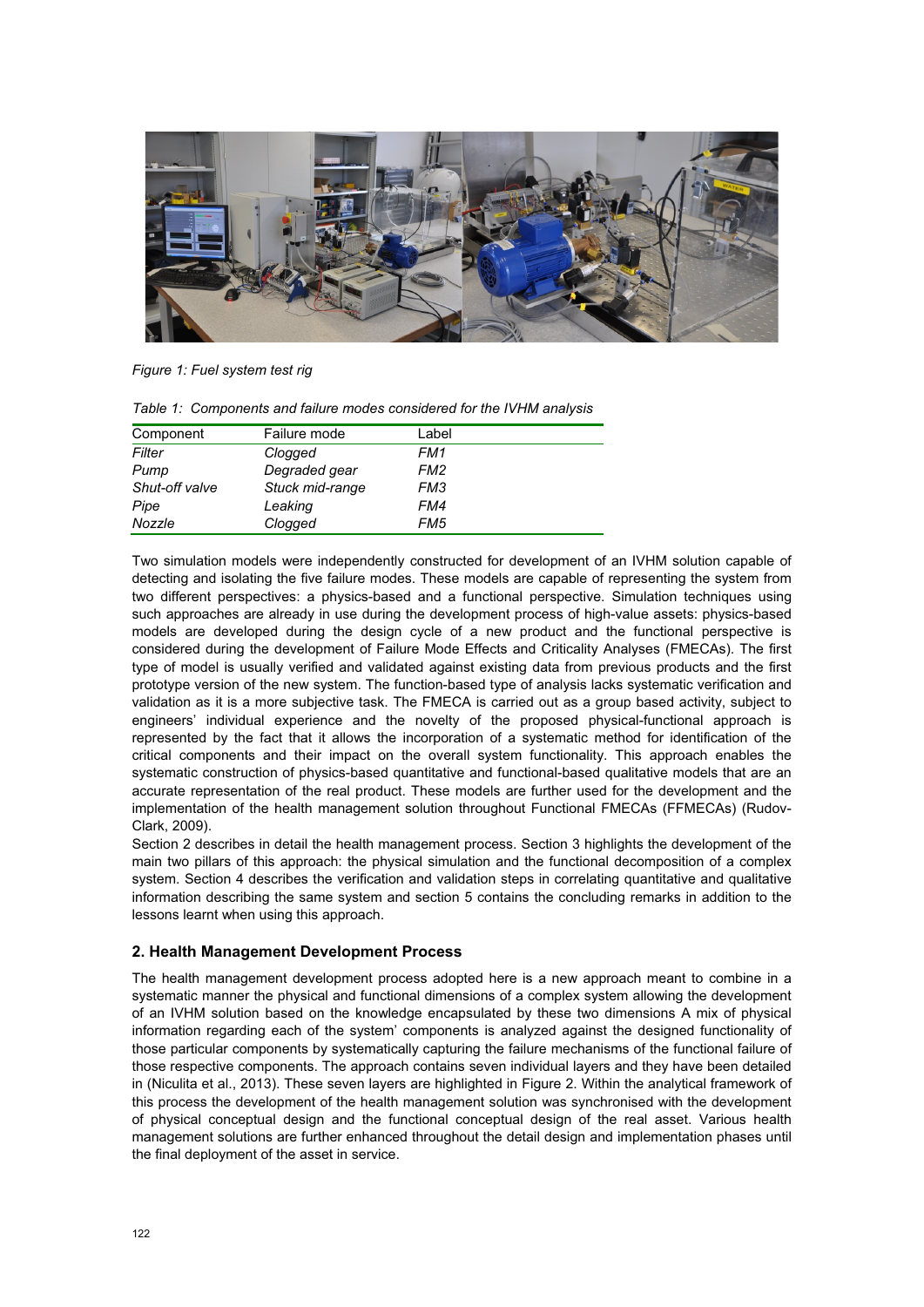

*Figure 2: IVHM Analytical Framework* 

The top two layers of the analytical framework (L1 and L2) encapsulate the development of the two main pillars of the process:

- i. The physical simulations contain quantitative information regarding system behaviour under healthy and faulty conditions
- ii. The functional representations contain qualitative information describing the normal and abnormal functionality of the same system.

These two layers are complemented by a functional failure propagation model (layer L3) that includes failure diagrams associated to each failure mode. Each failure diagram contains cause(s), mechanism(s), fault(s), potential symptom(s) and the link between the fault to the functional failure that determines a change in system behaviour. Layer 4 and layer 5 address the identification, optimisation and further enhancements of the sensing solution capable of detecting and isolating the functional failures considered under the diagnostic and prognostic analysis. Each of the failure modes has a specific impact on all or some of the parameters describing the system. The intensity of the impact was previously captured and

documented by the physical and functional system's representation; therefore it is required to create a perfect correlation between the quantitative and qualitative information in order to generate sensing solutions that are capable of supporting the health management capability for diagnostics and prognostics purposes (layers 6 and 7). The problem addressed by this paper is the elimination of the delays in the development program schedule generated by the misrepresentations of the system using functional approach. The verification and validation process suggested here highlights the fact that physical and functional models cannot be constructed in isolation, and since the physical models are developed by the system designers and functional representations and functional failure models are generally constructed by the health management designers, a continue dialog between these two parties is mandatory throughout the development process of the asset. An additional requirement for the implementation of this IVHM process was to use strictly commercial-of-the-shelf (COTS) software tools. Physical dimensions of a system can be captured by a wide palette of software tools available on the market. At the moment, there aren't many software packages that allow the development in a systematic manner of functional models for complex system in order to identify sensing solutions capable of highlighting system functional failures. MADe™ software produced by PHM Technology is a good example for diagnostic software that supports such tasks. It also allows four different departments of an organisation (system designers, reliabilityavailability-maintainability (RAM), prognostic and health management engineers (PHM), support-logisticsmaintenance technicians to use and update one single system model, enabling the dialog previously mentioned.

## **3. Physics-based and function-based system representations**

Physical models of various complexities are generally used at different design stages of a new system. They are mainly developed to carry out trade studies in sizing and selecting correctly the components in order to meet the original specifications of the system. For the UAV fuel delivery system, such model was developed using multi-domain simulation package SimulationX™ from ITI. A snapshot of the test rig physical model developed using this tool is depicted in Figure 3.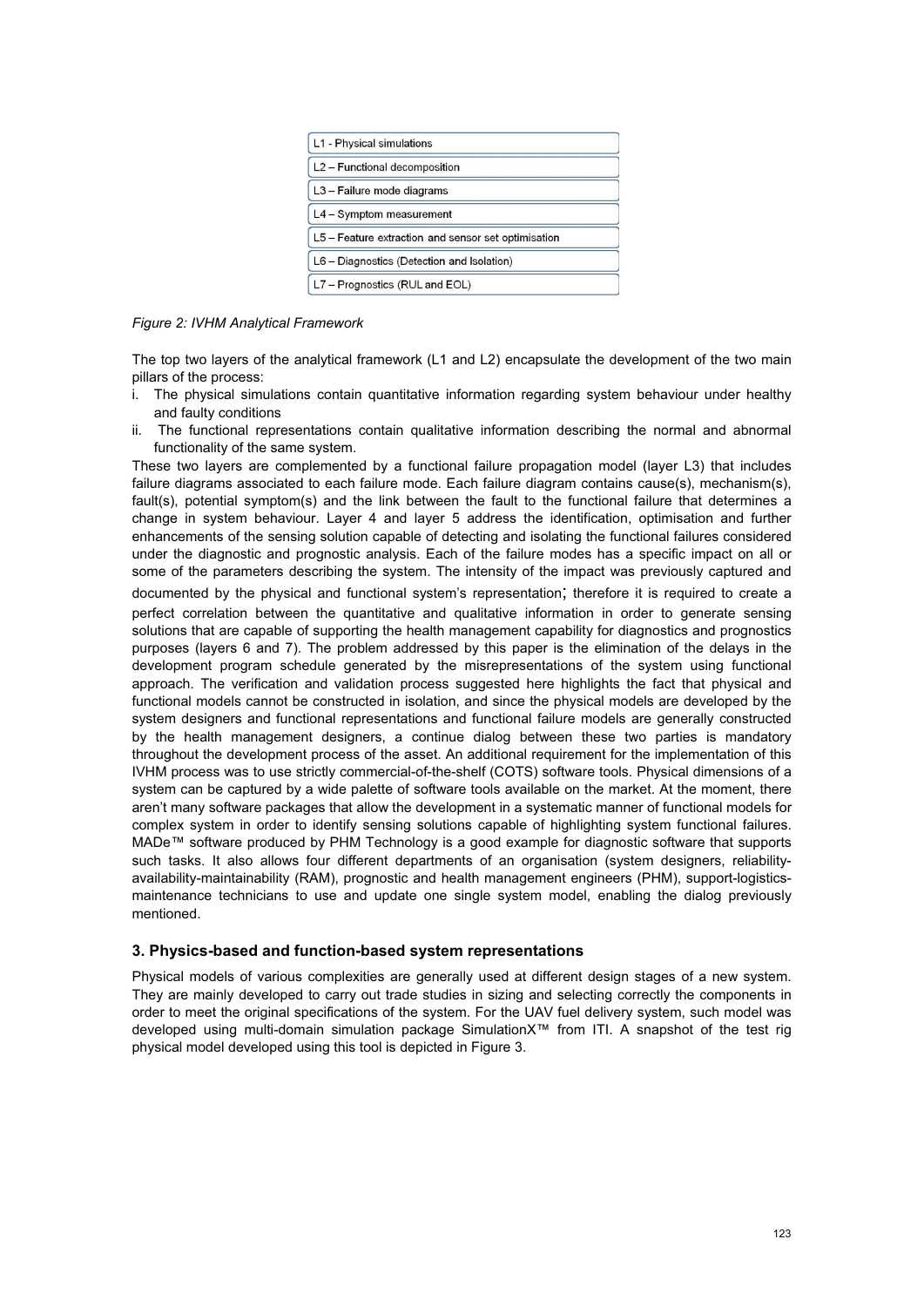

*Figure 3: SimulationX™ fuel system physical model* 

The verification and validation of this particular physical model was to some extent built-in within the construction of the model itself. Since the majority of the components were low cost type of components, characterisation data from the manufacturers was not available, therefore it had to be determined step-bystep and attached to the model. In this manner, pump characteristics map was obtained by measuring the pressure rise across the pump, for various pump speed and various volumetric flow rates. Following the same approach, pressure drop/flow rates across shut-off valve and the loss coefficients curves versus valve opening for the direct acting proportional valves (DPV) were identified for various operating conditions. Once the entire fuel delivery system model was completed, data generated by the model were compared to the data obtained from measurements on the test rig for various mission profiles (e.g. taxi take-off – cruise – landing - taxi). The error margins generated by the V&V process will be further discussed in section 4.

System functionality is usually captured during the conceptual design phase of a new system. Within the second phase of the analytical framework (L2), the functional model encapsulates a functional decomposition of the entire system down to individual components (Figure 4). In order to undertake the functional decomposition task, a COTS software tool was employed and this software was MADe™ software. The concepts underpinned this software and the guidelines for the construction of a functional model are described in a previous study (Niculita et al., 2012). The functions of each individual component of the fuel delivery system are marked with red in Figure 4. The functional decomposition of a complex system allows the prognostic and health management designer to identify and optimise the features that are signalling a deviation outside the designed function of a components/system (e.g. a pump is designed *to supply* a specific amount of volumetric flow rate for a specific load and a specific rotational speed value; when the volumetric flow rate is below the expected designed value, it can be considered that the pump is not operating correctly therefore its function is affected by a fault)(Figure 5). In this manner, we aim to identify the functional failure of a component/system by interrogating the functional output flow (in the previous case of the pump the functional output flow is the volumetric flow rate). Within the health management development process from Figure 2, the functional decomposition (L2) is complemented by the identification of failure diagrams (causes-mechanisms-faults-functional failures) in order to develop a functional FMECA at the component/system level (L3). The failure diagram can be defined only for particular components (that are intended to be monitored) or it can be defined for all components and subsequently, a threshold should be set based on the Risk Priority Number (RPN) in order to narrow down the analysis strictly to the most critical components. The main advantage of the MADe™ package is that by using the FFMECA as a baseline, the software enables the identification and optimisation of various sensor set solutions that are capable of detecting and isolating the functional failures associated to specific components.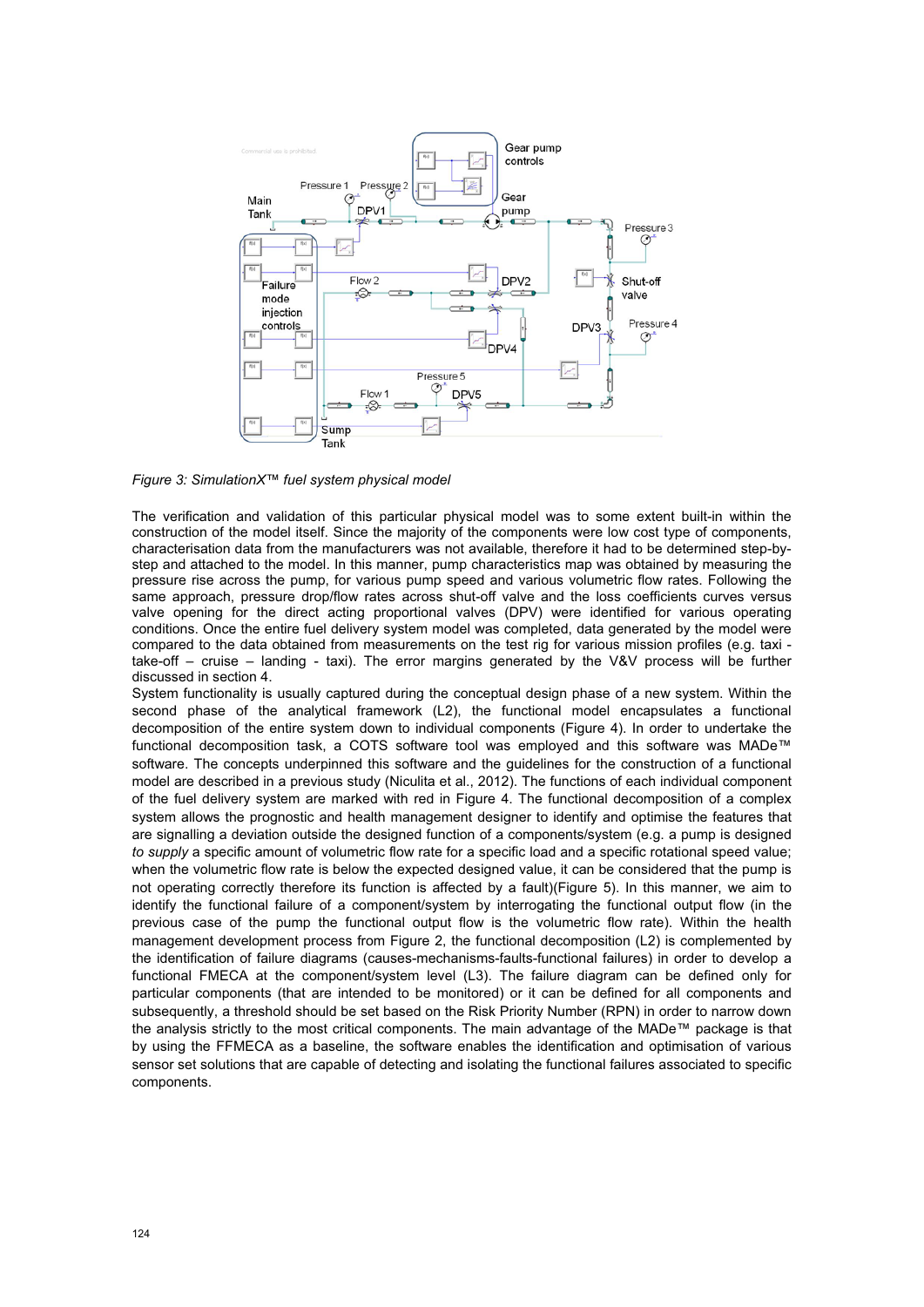

*Figure 4: MADe™ fuel system functional model – a system level decomposition view*



*Figure 5: MADe™ gear pump functional model – input/output flows*

As the process of sensor identification is based on the traditional failure modes effects and criticality analyses studies developed from a functional perspective, our challenge was to align functional models to the physical representation of the systems that were described at the beginning of this section.

# **4. Verification and validation of IVHM models**

This section will discuss the verification and validation of physical and functional models constructed throughout the health management development process. The V&V of the physical model was carried out by comparing the results obtained from simulations of various operating conditions to the data obtained through measurements on the test rig. As the model doesn't take into account the variations of atmospheric pressure and temperature, differences quantified as being less that 3% between the various parameters generated by the model (volumetric flow rates and pressures at different locations) and the test rig were considered to be satisfactory for the initial stage of the project. The degradation curve associated to the clogged filter scenario is depicted in Figure 6 where every 30 seconds segment represents a different degradation phase of the gradual clogging phenomenon. Similar correlation was obtained in the other four faulty cases (degraded gear pump, shut-off valve stuck mid range position, leaking pipe and clogged nozzle).



*Figure 6: Validation of physical models with reference to the real system – clogged filter scenario* 

Opposite to the construction of physical models (using quantitative discrete information), the development of functional models involves a higher degree of subjectivism as it involves the use of qualitative concepts. Throughout the development of such models, various versions of the same model of the UAV fuel system using MADe™ software have been generated. All of them were validated by the completion verification mechanism (within the tool –e.g. no missing connections, input/output flow compatibility between